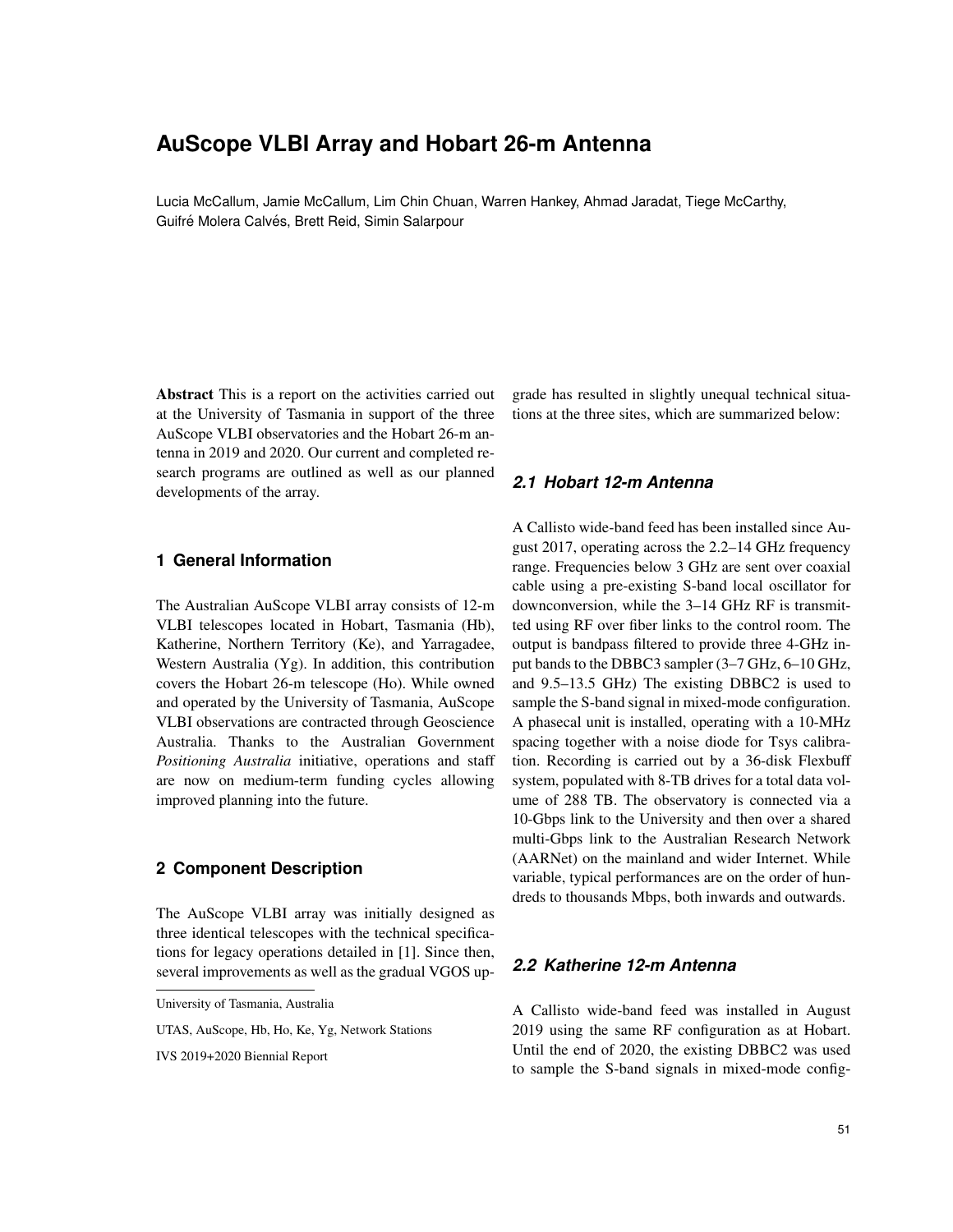uration until it suffered an equipment failure. A new arrangement has been developed where the DBBC3 is used for the S-band data through recabling. A phasecal unit is installed, operating with a 10-MHz spacing together with a noise diode for Tsys calibration. The recording is carried out using a 36-disk Flexbuff system typically populated with 8-TB drives for a total data volume of 288 TB. The Internet connection is sufficient for basic remote operations and suitable for high-latency transfers of small test data. Peak traffic rates are approximately 10 Mbps.

#### *2.3 Yarragadee 12-m Antenna*

Largely unchanged. A new cable wrap system and an air conditioning unit in the hub were installed in early 2019. In late 2019, a Fila10G was installed in the DBBC2 together with a 36-Disk Flexbuff unit as an alternative recording system. The Internet connection is sufficient for basic remote operations and suitable for high-latency transfers of small test data. Peak rates are approximately 10 Mbps.

#### *2.4 Hobart 26-m Antenna*

The Mark IV rack has been officially decommissioned and all recordings are now using the DBBC2 and Mark 5B+ system, previously in use for the Hobart 12-m. The phasecal unit previously used on the Hb 12-m is planned to be restored to the 26-m telescope. There have been a number of ongoing issues with frontend electronics and cryogenic systems which have affected the reliability and sensitivity of this telescope throughout the period. In 2019–2020, the Hobart 26-m increased its participation in the IVS observing program, partly to compensate for the removal of the Hobart 12-m from S/X operations. However, the telescope is currently also experiencing increased demand from other projects.

## **3 Staff**

Routine operations, maintenance, and development are undertaken by a few staff at the University of Tasmania, while experiment monitoring is usually carried out by PhD students. Table 1 summarizes the current staff and their responsibilities.

#### **4 Current Status and Activities**

The AuScope array of telescopes has been participating in the regular IVS experiments, aiming to observe whenever it is possible and useful to do so. In 2019 and 2020 the AuScope and Hobart 26-m antennas participated in 158 and 151 IVS sessions, respectively. The slight decrease from ∼170 in 2017–2018 is largely due to the removal of Katherine from the S/X network.

The main activities in 2019 and 2020 were efforts into maintaining current operations, planning, managing, and implementing the VGOS upgrades. While at the start of this reporting period we were very low on staffing, we have worked on recruiting and training towards a critical number of staff for sustainable operations and critical research. For the first time, we have a geodetic VLBI research group at the University of Tasmania, with regular meetings and 5+ members.

A brief discussion of significant projects undertaken over the last two years is given below.

• VGOS upgrade: Early in 2018 the final adjustments were made to the Hobart 12-m optical arrangements which considerably improved the performance of the system. With the design finalized and the arrival of the DBBC3s, it was possible to undertake the upgrade of the Katherine telescope in mid-2019. The upgrade to the Yarragadee station is contingent on the ability of the array to contribute to global VLBI and thus on the performance of the Hobart12 and Katherine stations. Unfortunately, we have not been able to carry out fully compatible observations with the existing VGOS network. With our current design having three bandpasses (and corresponding DBBC3 samplers) we are currently limited to observing three out of four bands at a time (using eight BBCs).

While it would be possible to observe a wider subset of the lower bands through mixed USB/LSB channels, this would require some additional configuration of the correlator, together with non-trivial modifications to the post-processing system. Some test observations with Ishioka (correlated in Hobart) resulted in fringes but have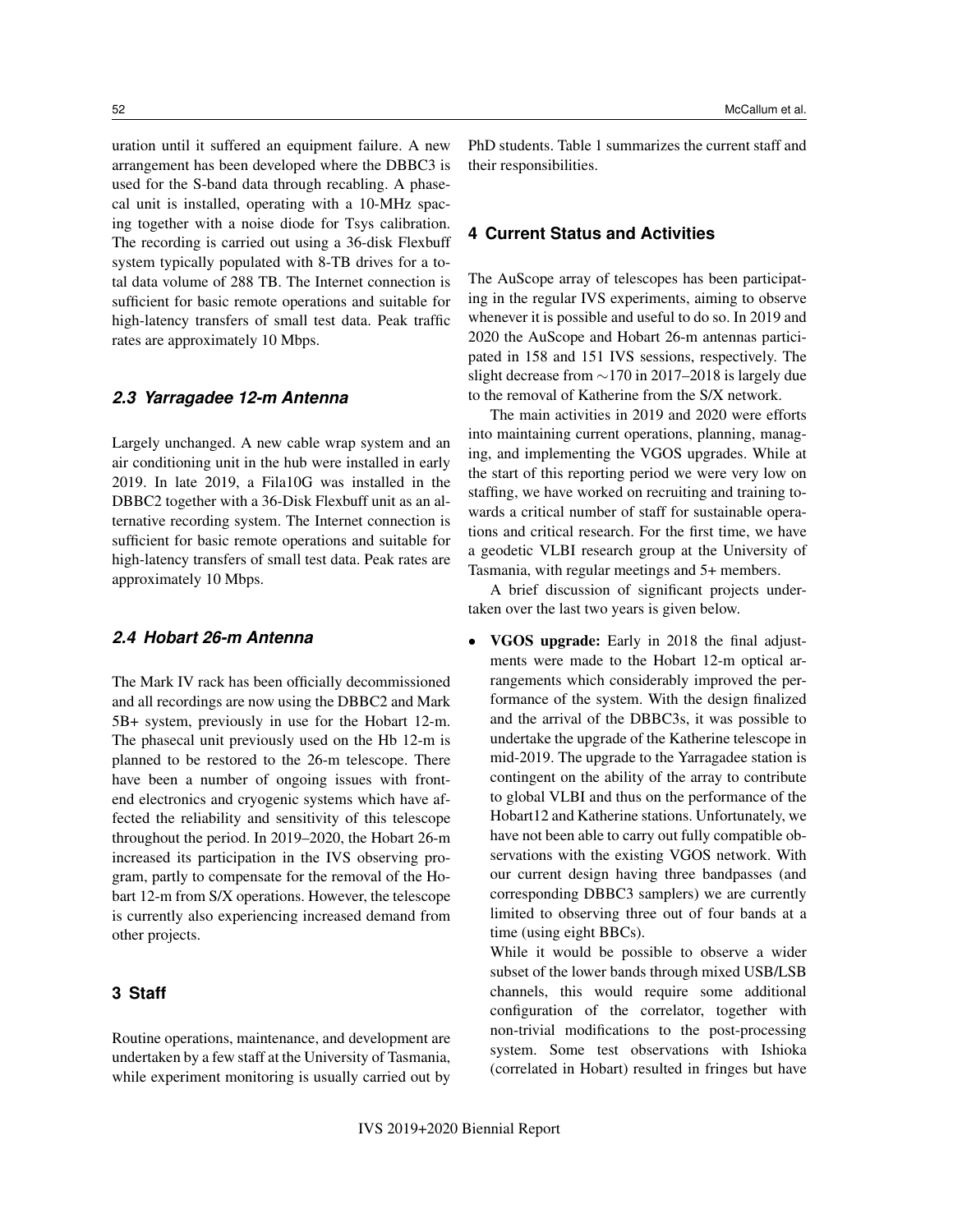**Table 1** Staff Name Role Role Topics

| плаше                | <b>IVOIC</b>               | TOPICS                                                  |
|----------------------|----------------------------|---------------------------------------------------------|
| Jamie McCallum       |                            | AuScope array manager Operations & Development          |
| Warren Hankey        | Technical support          | Technical support and data transfers                    |
| Brett Reid           | Observatory manager        | Maintenance, repairs, and implementation of new systems |
| Amirsadra Falahati   | <b>Technical Assistant</b> | Maintenance and repairs, part-time                      |
| Eric Baynes          | Technical support          | Electronics specialist, part-time                       |
| Peter McCulloch      | Technical support          | VGOS RF-design, part-time                               |
| Jim Lovell           |                            | Project work, casual                                    |
| David Horsley        |                            | Project work, casual                                    |
| Lucia McCallum       | Post-doc                   | research, part-time / extended leave periods            |
| Guifré Molera Calvés | Post-doc                   | systems development, AOV secretary                      |
| Tiege McCarthy       | Post-doc                   | project work, feed-back system                          |
| Simin Salarpour      | PhD student                | research, source structure                              |
| Lim Chin Chuan       | PhD student                | research, dynamic observing                             |
| Ahmad Jaradat        | PhD student                | research, AuScope VGOS                                  |
| AuScope observers    |                            | about 10 regular observers                              |

not been fully post-processed. An upgrade of the DBBC3 to support the latest firmware, which can generate up to 16 BBC per IF and should make it possible to carry out fully compatible ovservations, is being carried out in stages, with the first unit currently being in Bonn. We hope that all three DBBC systems will be available by the end of 2021 and that we will be able to join the global VGOS observations with Hobart12 and Katherine somewhat earlier.

- AUM sessions: With the upgrade of the Hobart12 telescope to the wideband backend in 2017, it became unavailable as an S/X station. With the difficulties in the beginning VGOS operations, we investigated the potential for "mixed-mode" (VGOS– Legacy) observations. After some initial tests, a short series of experiments was carried out in mid-2018 using the Hobart 12-m as a VGOS station, together with Katherine and Yarragadee as S/X stations. After correlation and fringe-fitting, the results appeared promising and Hobart12 joined the ongoing AUSTRAL experiment series. With the upgrade of the Katherine telescope in mid-2019, the network now had a VGOS–VGOS baseline and a new AUM experiment series was begun to investigate the technique's application on this baseline. Observations made in 2020 with the participation of Warkworth are currently under analysis.
- AUV sessions: With Katherine's upgrade to a wideband receiver and recording system in mid-2019, it became possible to carry out single baseline observations using a wideband observing mode. With

the limitations of the current system, observations made using a subset of the "standard" VGOS bands were unlikely to yield useful data due to ambiguity issues with dTEC and delay resolution. Instead, a new frequency sequence was designed around the capabilities of the DBBC3-equipped stations which utilized the wide input bandwidths available. Test observations were made in 2020 with promising results, but a full 24-hour session is yet to be successfully observed. The fringe-fitting is carried out using fourfit, following the normal VGOS procedures. This does require some modifications of the processing scripts.

- AUA sessions: The AUSTRAL-Astrometry experiment series in 2019 was based around the SOuthern Astrometry Project (SOAP), but has reverted to standard geodetic observations in 2020. The scheduling for the geodetic sessions has been carried out by Matthias Schartner (TUW/ETHZ), with correlation carried out by TUW during this period.
- **Southern Intensives:** Organized by TUW, a series of "Intensive"-style experiments were carried out during 2020, using the Hart15–Yarragadee baseline. Additionally, the Hobart12 joined in a number of these sessions as a way to both investigate the performance of the station in mixed-mode and hopefully as a comparison with the Hart15– Yarragadee baseline. Over 30 sessions were observed and correlated in Vienna. An analysis of the results is pending.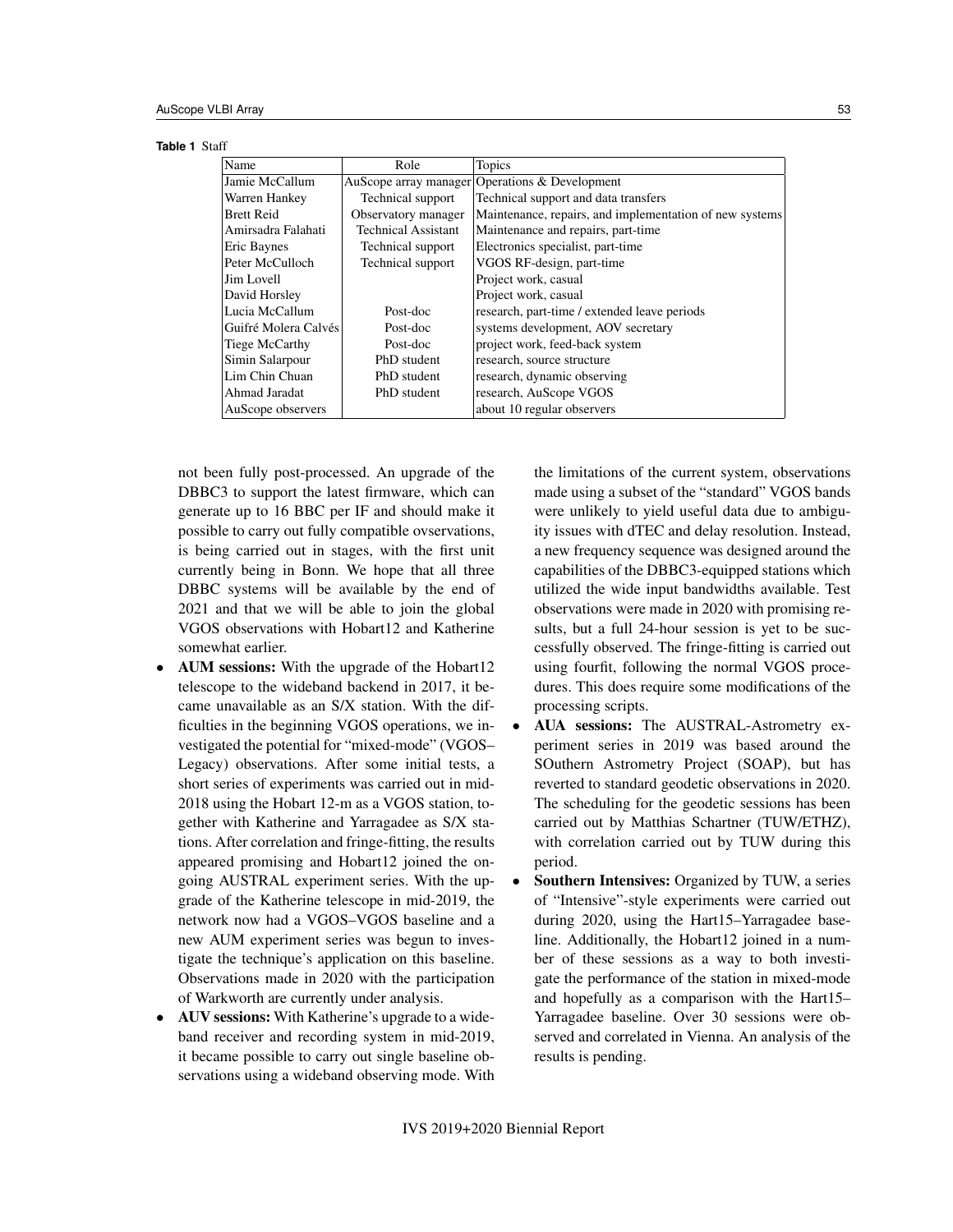- Data transfers: As part of the upgrade to the wideband observing system, the Mark 5B systems were decommissioned for Hobart12 and Katherine. Without a high-speed network link available at Katherine, it was necessary to develop a method for transferring the large data volumes generated in mixed-mode or VGOS-style observations. The solution has been to use the removable drive caddies from the flexbuff chassis, shipping these as needed. For local correlation, the correlator nodes have matching interfaces and can directly mount the drives. Alternatively, the nodes can act as temporary storage for data transfers to overseas correlators.
- Station upgrades: We have conducted several upgrades on the instrumentation and computation infrastructure in order to keep up-to-date and modernize the Auscope VLBI array. New NASA Field System (FS) computers were built and installed with the latest version of the FSL 10.0.0. The new FS machines were installed and tested successfully at the three geodetic locations of Yarragadee, Katherine, and Hobart. We can now operate the antenna, the recorder, and both DBBC3 and DBBC2 from the FS without any external scripts.

During these two years we also have worked on adapting the DBBC3 to the needs of the AuScope sessions. At the moment, Katherine and Hobart operate with the DBBC3 for broadband sessions and a combination of DBBC2 and DBBC3 for the mixedmode sessions. Yg still uses the DBBC2 with its S/X receiver.

In 2020 we also redesigned the monitoring and analytics platform to supervise the correct functioning of the array with Grafana. We set up the system as suggested in the NASA VLBI Station Monitoring and Archival System (MAS) Guide. All data are collected from the nodes using Telegraf and transferred to the Web server. Data are collected and archived using the influxdB database. Finally, the metrics stored in the database is displayed using Grafana and it can be accessed via our Web site by operators and observers. The development is a work in progress (as seen in Figure 1).

• Feedback loop: An automated system for processing correlation and analysis reports to monitor the performance on the UTAS operated telescopes was developed in 2020 and is currently in operation.

The aim is to ensure better performance from the array.

- **Dynamic observing:** This research focuses on improving the efficiency of the three 12-meter Au-Scope VLBI telescopes by streamlining the operational processes through more dynamism and automation. This work also includes the improvement of the agreement between the actual and scheduled signal-to-noise ratio through improved source selection and better determined antenna sensitivities. A discrepancy between the source flux on the global network with the Australian network is also under investigation.
- **Source structure:** As part of a PhD project, source structure and its effects on VLBI observations is an active research topic at UTAS: We have studied different structure index (SI) characteristics in a statistical sense on a large sample. We have investigated SI time series of 8,000 images (186 sources) over a 25-year period and the impact of different X-band observing modes on these values. We have also compared the median structure delay calculated in different VGOS observing networks with nominal SI. In another investigation, we have constructed source models for a group of quasars (176 sources) by fitting two/multiple Gaussian components to their available X-band images at various epochs using an automated script. We have applied these models to generate simulated broad bandwidth observations with the Vienna VLBI Software (VieVS). Using this approach and simulated VGOS networks, we aim to quantify the number of observations that may be affected by variable source structure.
- **Satellite observations:** Funded by the Australian Research Council (ARC), we continue investigations of VLBI observations to satellites, aiming for improved space ties. In a benchmarking study [2], we designed an observing setup to use VLBI radio telescopes as bright reflectors for InSAR satellite imagery. With regular observations ongoing, the aim is to use these observations for improved georeferencing of the InSAR images. Alternatively, precise information about relative height-changes of the radio telescope may be useful for VLBI local ties.
- AuScope VLBI performance: In late 2020, a new PhD project was commenced with the aims to quantify the recent performance of the AuScope VLBI